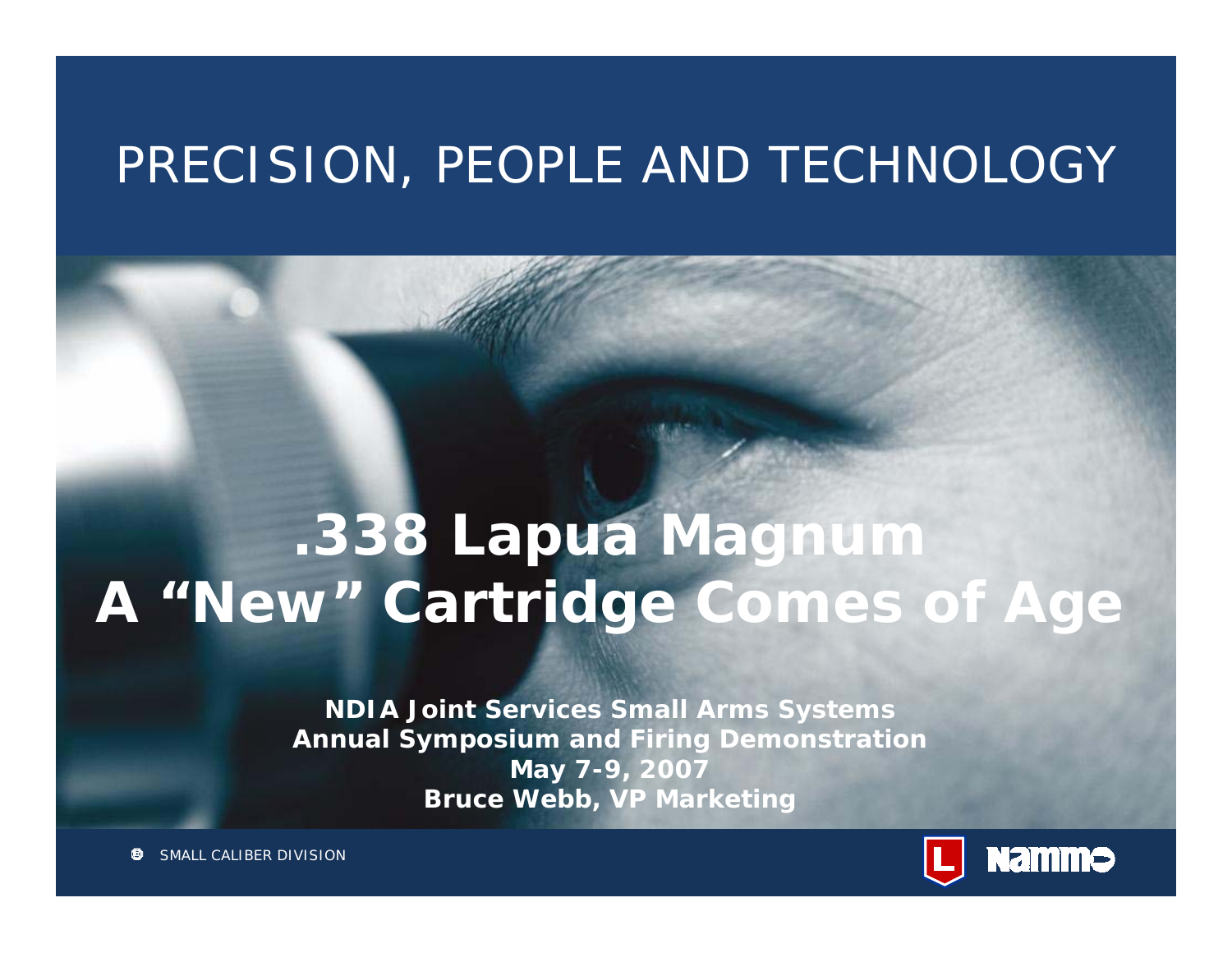## A New Caliber: Which Came First, The Weapon or the Ammo?





SMALL CALIBER DIVISION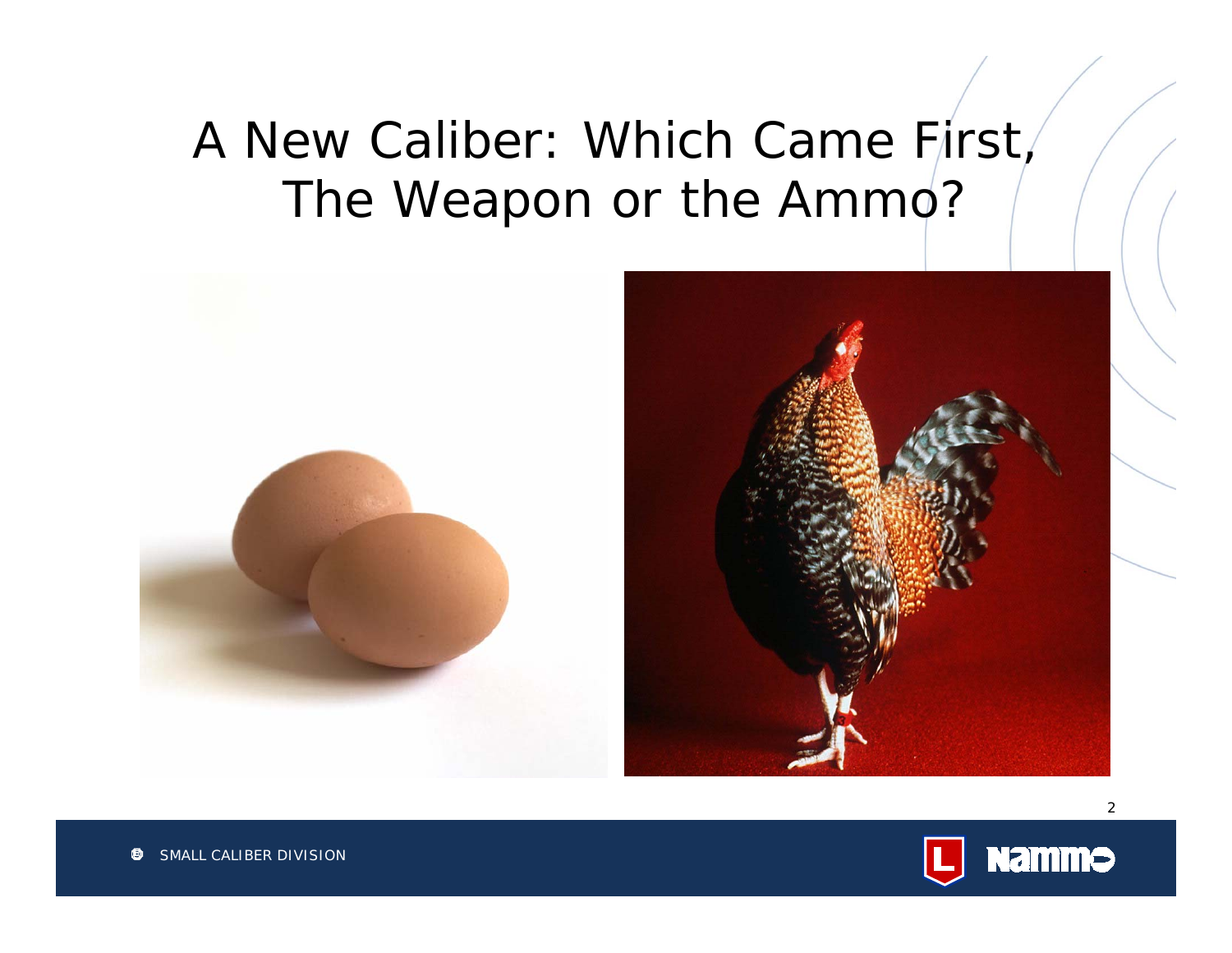### The Challenge: Portable Sniping Power There is a big gap between the common calibers

#### 7.62mmx51 (.308 Win) .50 cal (12.7mmx99)



- $\bullet$  12lb weapon
	- + Optics
	- + Ammo (M118LR)
- •900m Range
- •175gr projectile





- • 30lb weapon
	- + Optics
	- + Ammo (Mk211)
- •1500m Range
- •650gr projectile + MP

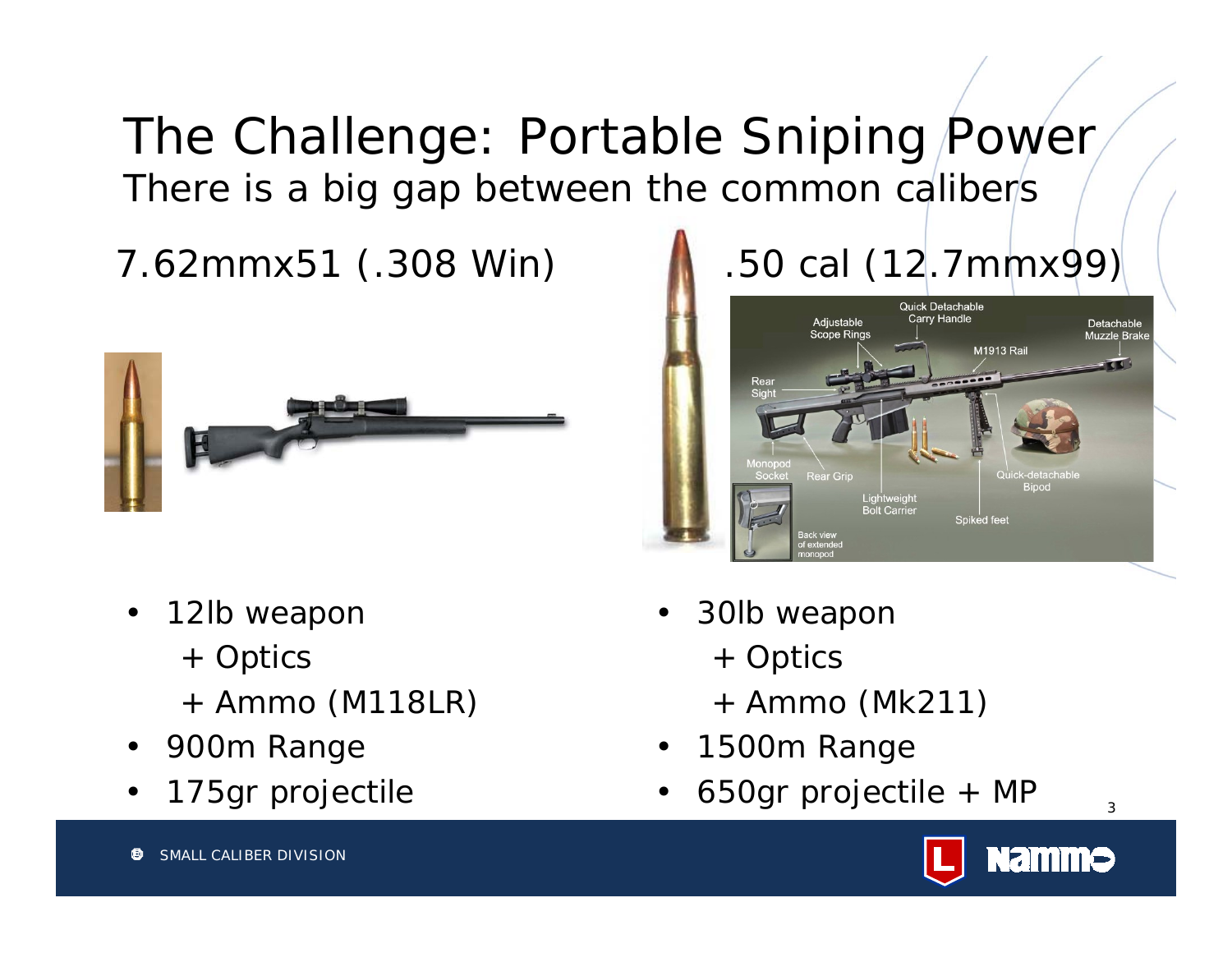## US Military Addressed Gap In 1982

Requirement (machine gun, semi-auto & sniper)

- •Pre-"SOCOM" units defined need
- •Launch 250gr projectile at 3000 fps
- •Range 1500m (like .50cal)

NSWC Crane Manager

Research Armament Company lead (gun)

- •Brass Extrusion Labs Limited (cartridge case)
- $\bullet$ Hornady (projectile)

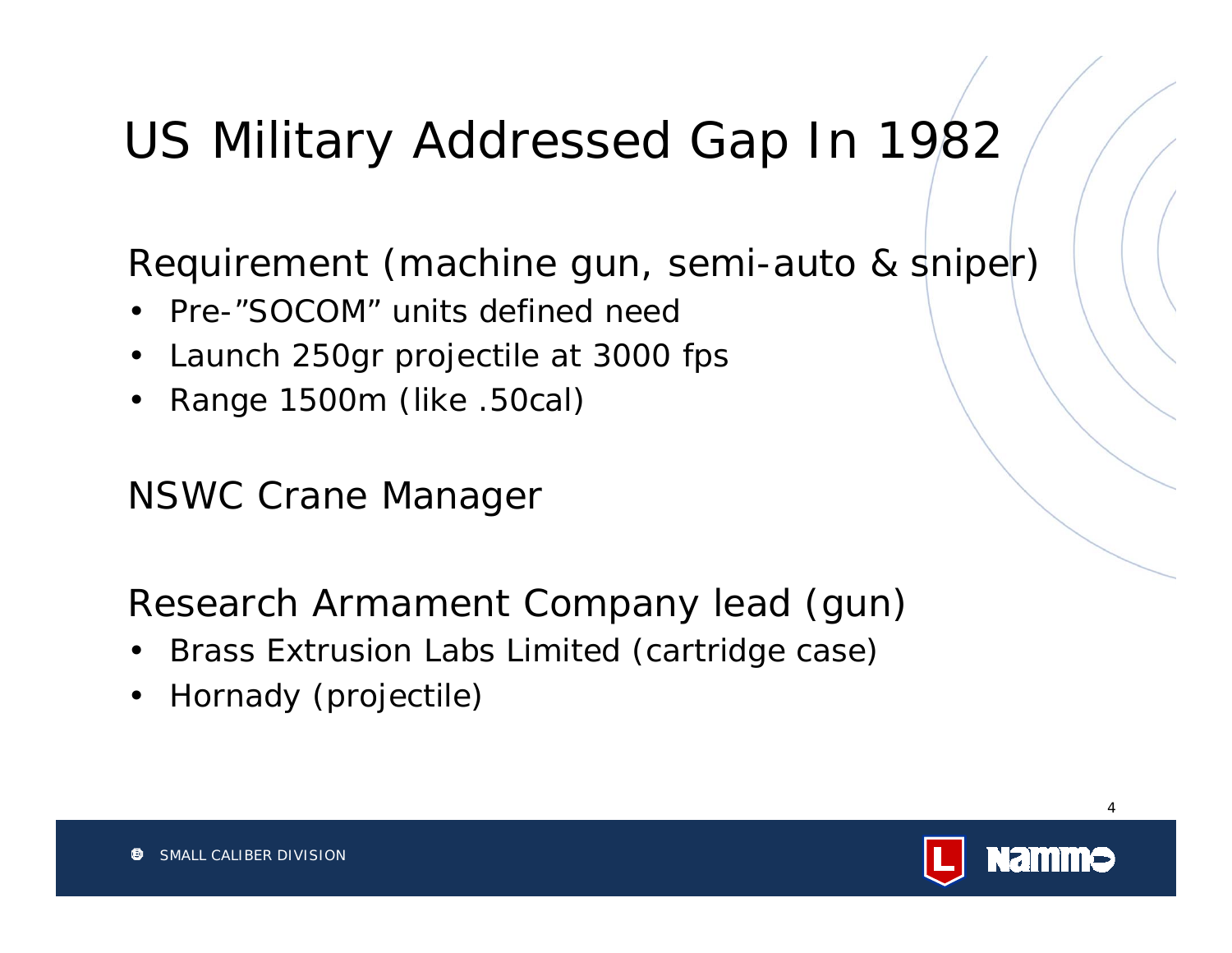## Armament Research Corporation's "Haskins Rifle" was the Star

- Jerry Haskins' (AR) gun was well received – Simplified Action was working in .300 Win Mag and .50 BMG
- ".416-.338" napkin design based on .416 Rigby
	- –Ed Dillon designed preliminary mods for .338/.416
	- –Boots Obermeyer (barrels) refined interfaces
	- Jim Bell solved cartridge issues & made 'conversion' tooling
- Lapua was chosen as a production partner
	- Agreement made at the 1984 SHOT Show
	- –Based on the .416/338 being the "Next Big Thing"

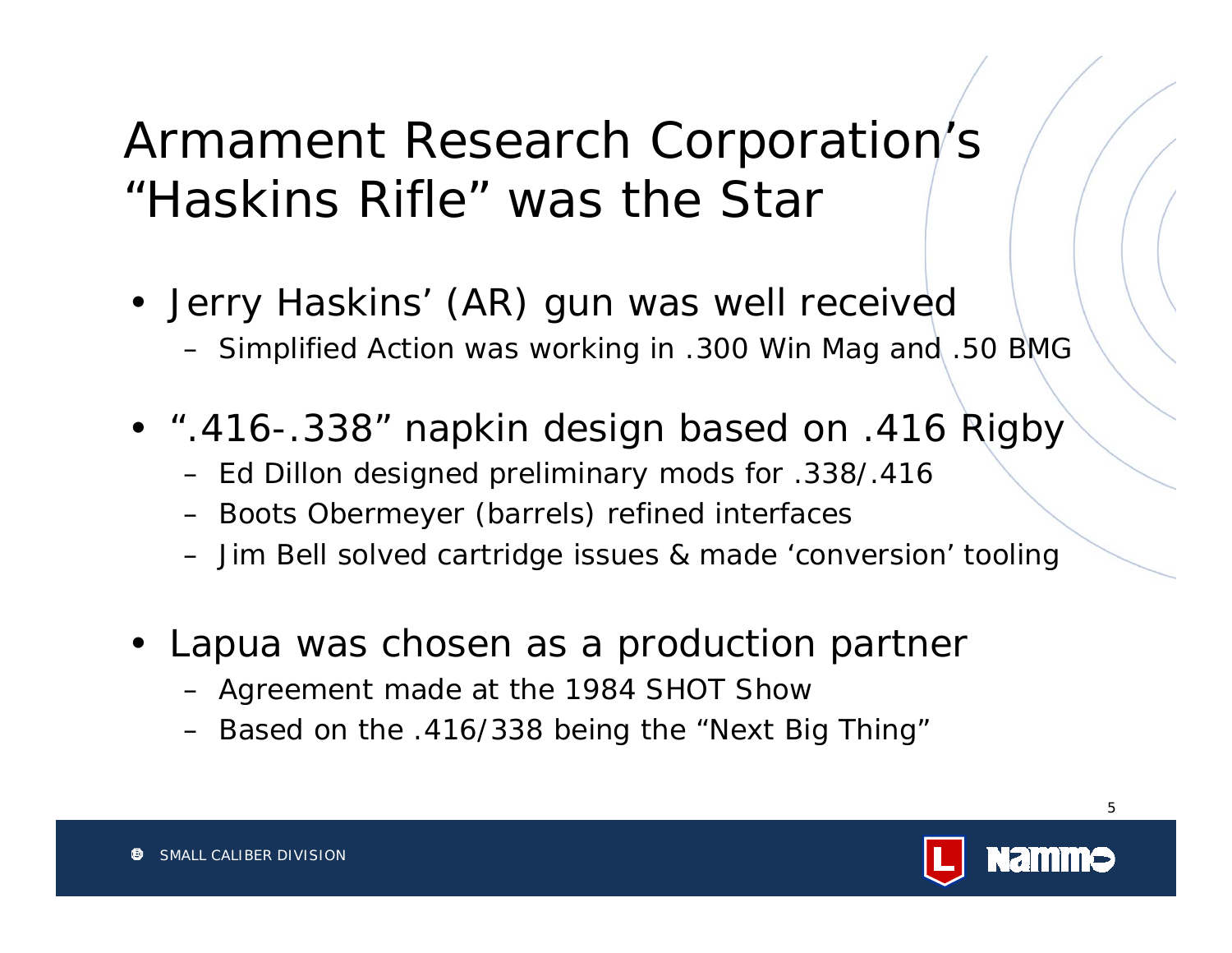## Late 1984, System Problems Surfaced

- Recurring "Headspace" problems
	- –Caused by oversize bullet w/Haskins bolt design [Dillon]
- US Military continued with Haskins
	- .300 Win Mag
	- .50 cal
	- but dropped the 416/338
- Lapua, who had signed on for "production" was left at the dance without a date

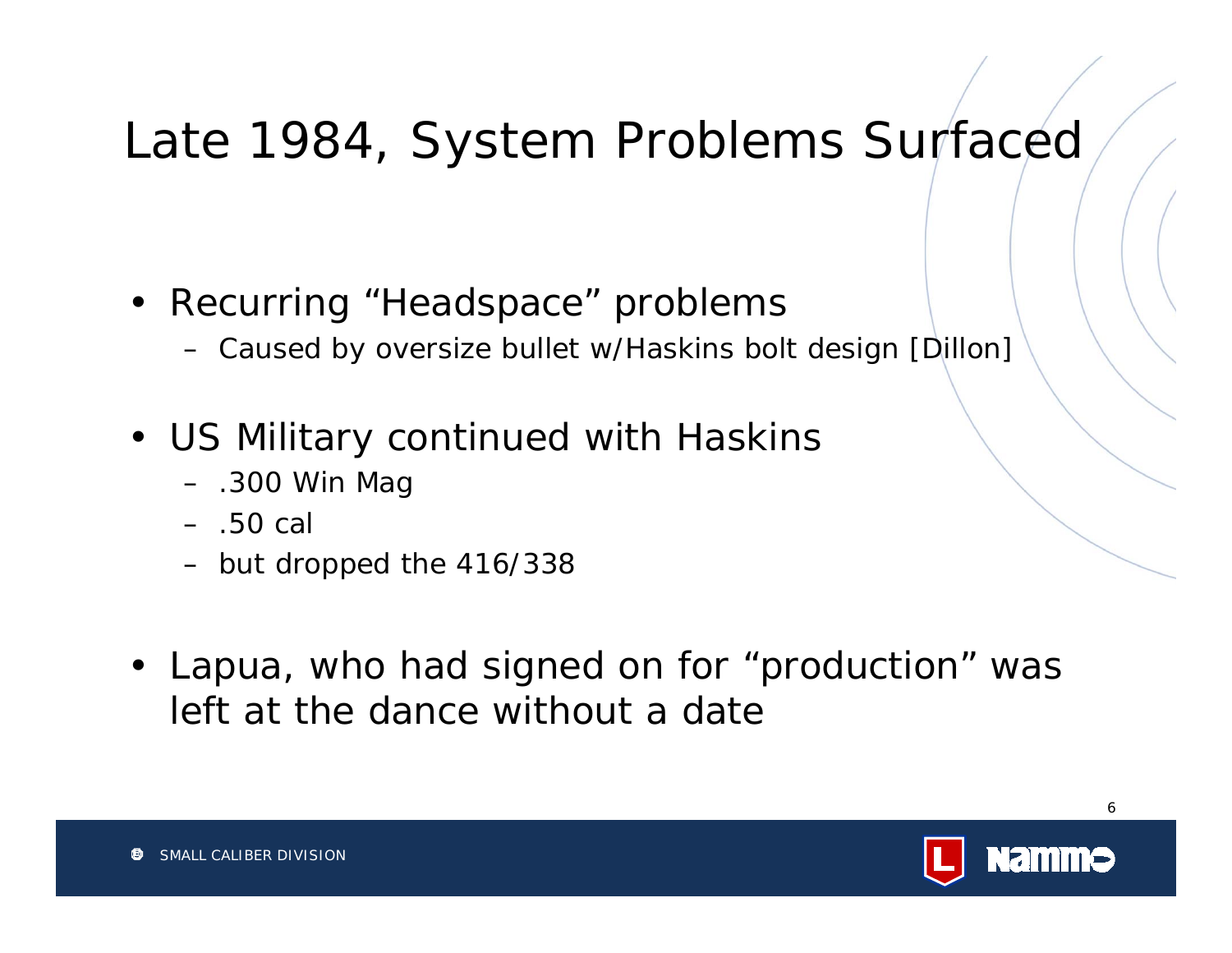#### Lapua Adopted the Program "Alone" Promises of Production Quantities Faded

Lapua made further refinements (1984-1985)

- Increased web thickness (possible "from scratch")
- Increased taper (still thinking about machine guns)



Heym (Germany) made .338 'semi-custom' guns (1985)

- Heym's '98 style actions solved AR's problems
- Competitive long-range shooters choose .338 Lapua Mag

Late 1980's Accuracy International developed a .338 Weapon

- Malcolm Cooper (AI) represented Lapua in Britain
- Developed the Arctic Warfare weapon in 7.62mm and .300 Win Mag
- Migrated the AW to .338 Lapua Magnum become the first production

SAKO had provided test barrels to Lapua, followed

– Fields the TRG-41 in .338 Lapua magnum

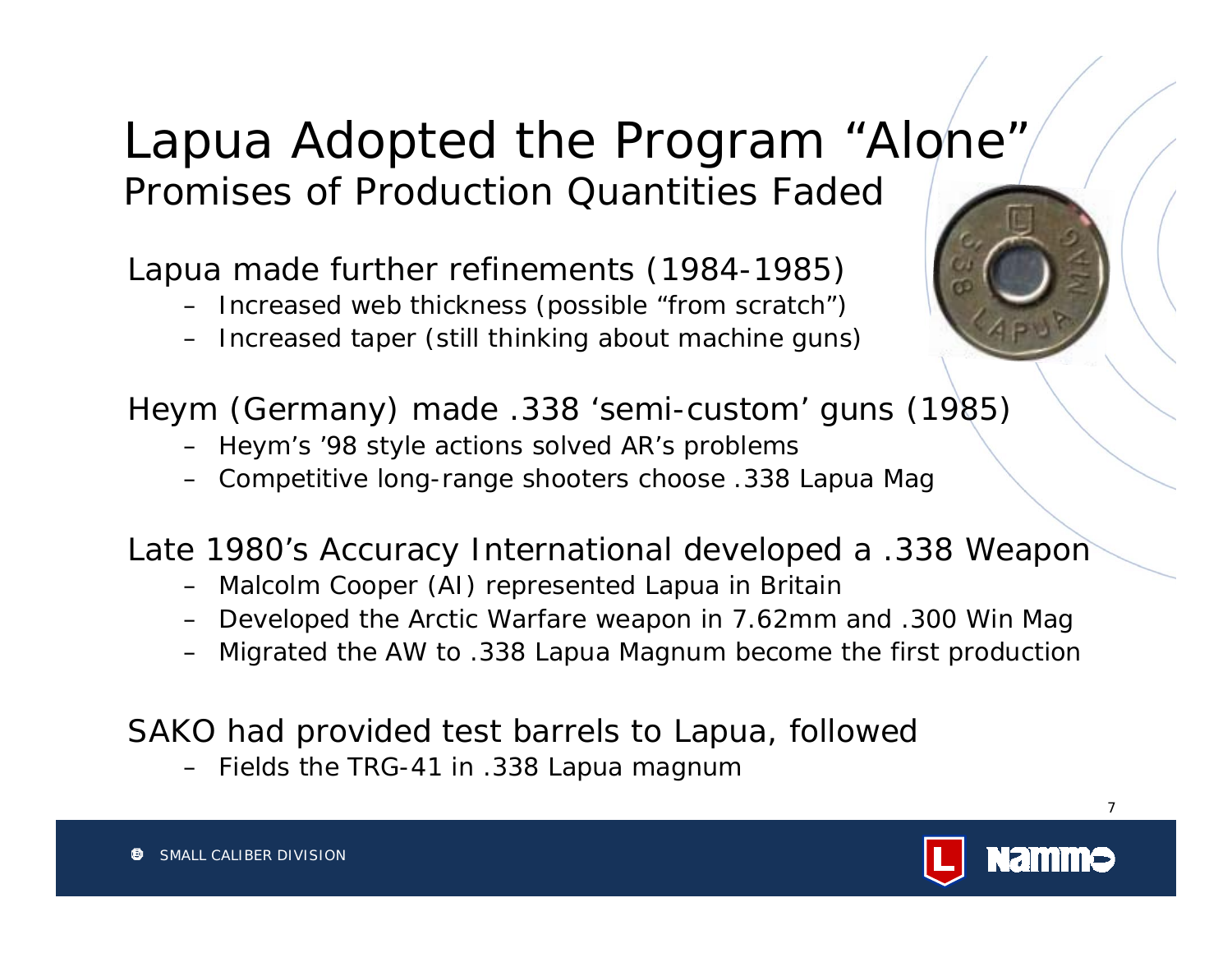# .416 Rigby Becomes .338 Lapua Mag



Comments:

Accommodates large, heavy projectile (300-400 grain) for "Dangerous Game"



Comments:Increased taper for improved extraction

> Increased web for higher pressure up to 60,915 psi (420 MPa)

- •Mouth  $= .416"$
- $\bullet$ Length  $= 2.90"$
- $\bullet\,$  Volume  $\,$  =122gr H $_2$ C  $\,$
- •Mouth  $\blacksquare$  $= .338"$
- Length = 2.72"
- Volume Volume  $\;$  =114gr H $_{2}$ C

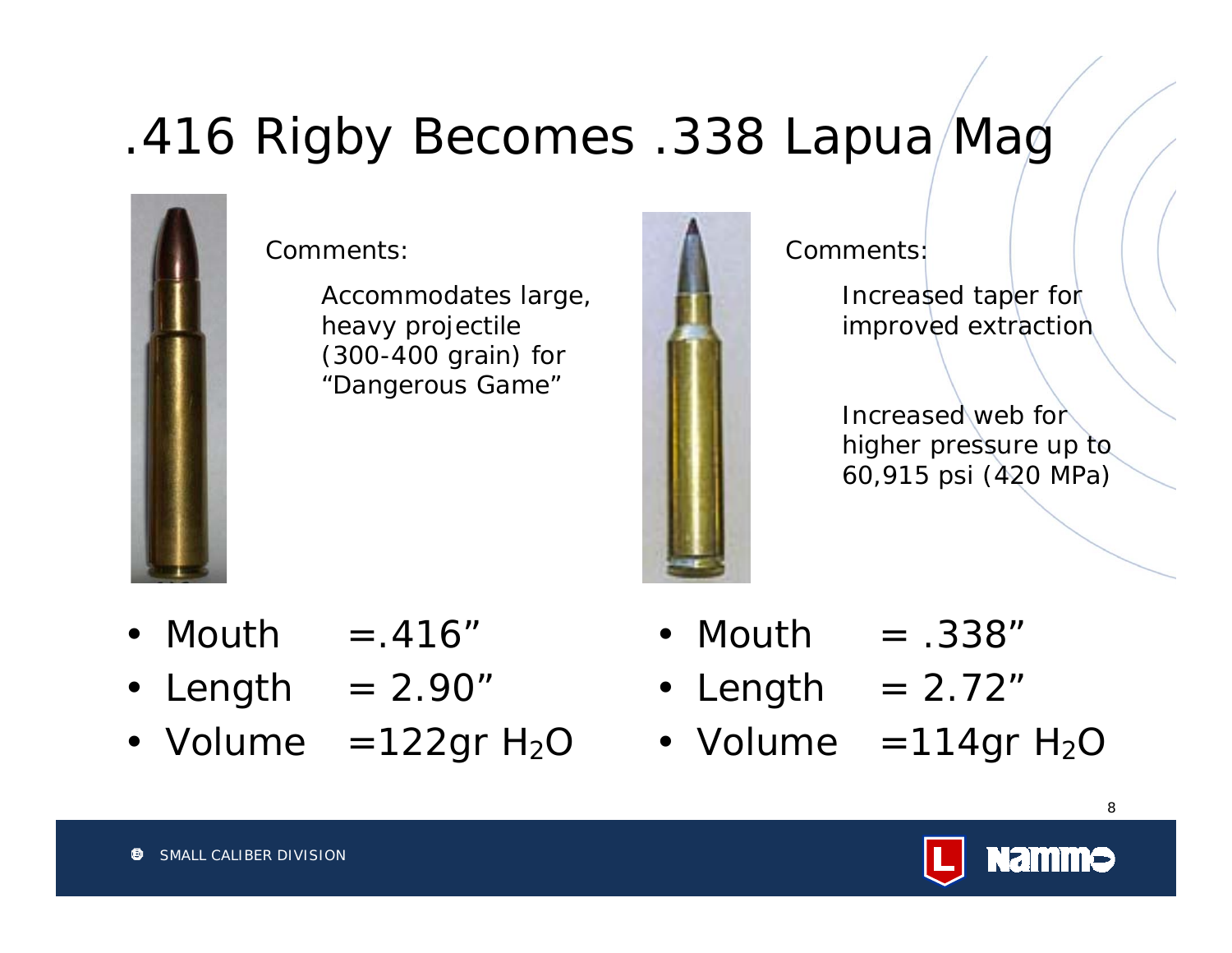# Interesting Things at SOCOM in 2007



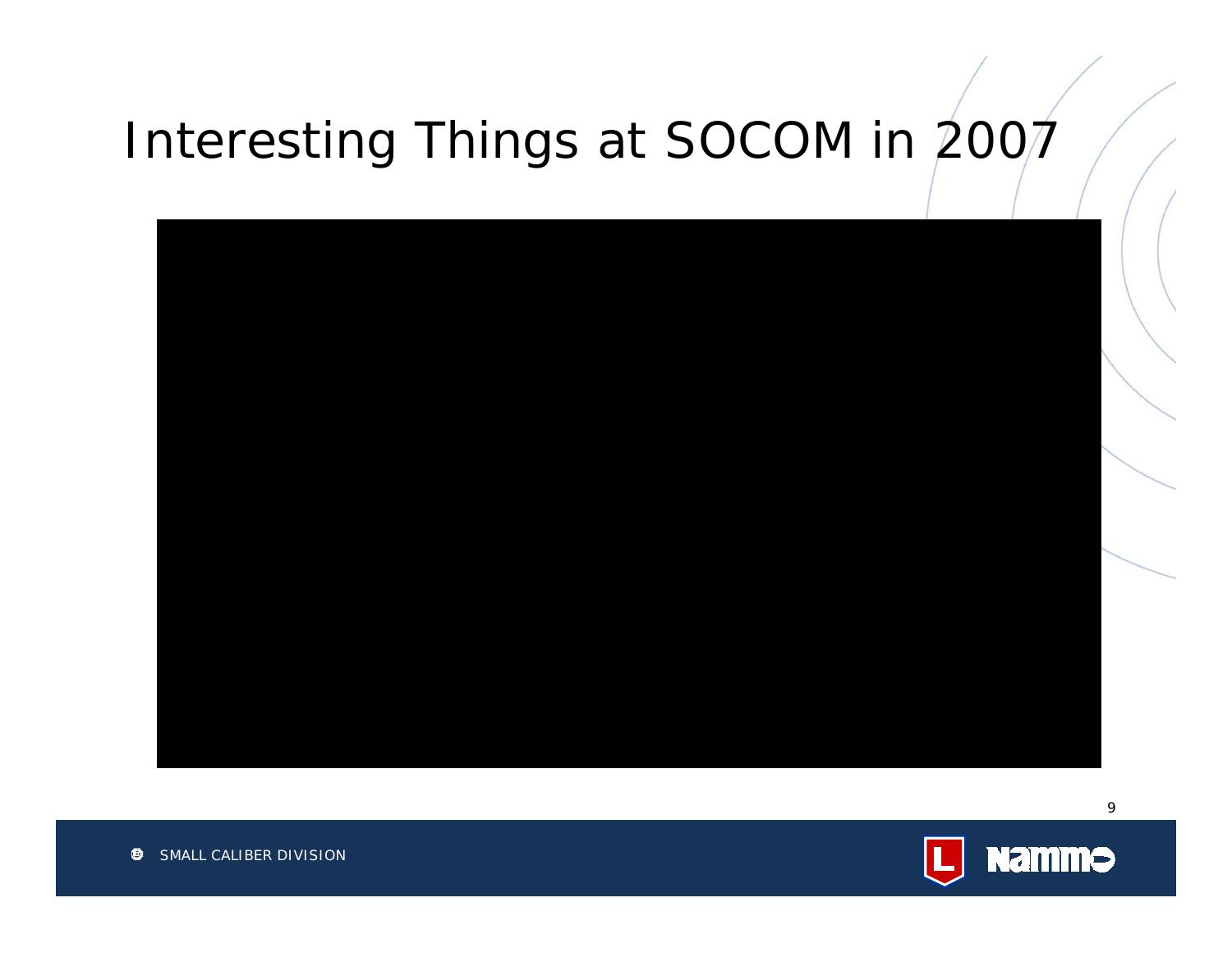# **.338 Lapua Mag Timeline**

| 1982        | .416 - .338 Concept (250gr x 3000 fps)                                  |
|-------------|-------------------------------------------------------------------------|
| 1983        | USN/Research Armaments (Haskins)/                                       |
|             | <b>BELL (Bell)/Hornaday</b>                                             |
| 1984        | SHOT Show Agreement (ARC/Lapua)                                         |
| 1985        | Heym (Germany)/Mauser/Lapua                                             |
| 1986        | 416/338 Begins Winning Competitions                                     |
| 1988        | Accuracy International "Production"                                     |
| 1989        | <b>CIP Registration</b>                                                 |
| 1990 - 2004 | Long Range Competitors and European<br>Snipers choose .338 Lapua Magnum |
| 2004 - 2007 | <b>Renewed US Sniper Use/Interest</b>                                   |
| 2007        | <b>SAAMI Introduction</b>                                               |
| 2007        | US Military Qualification Planned?<br>10                                |
|             |                                                                         |

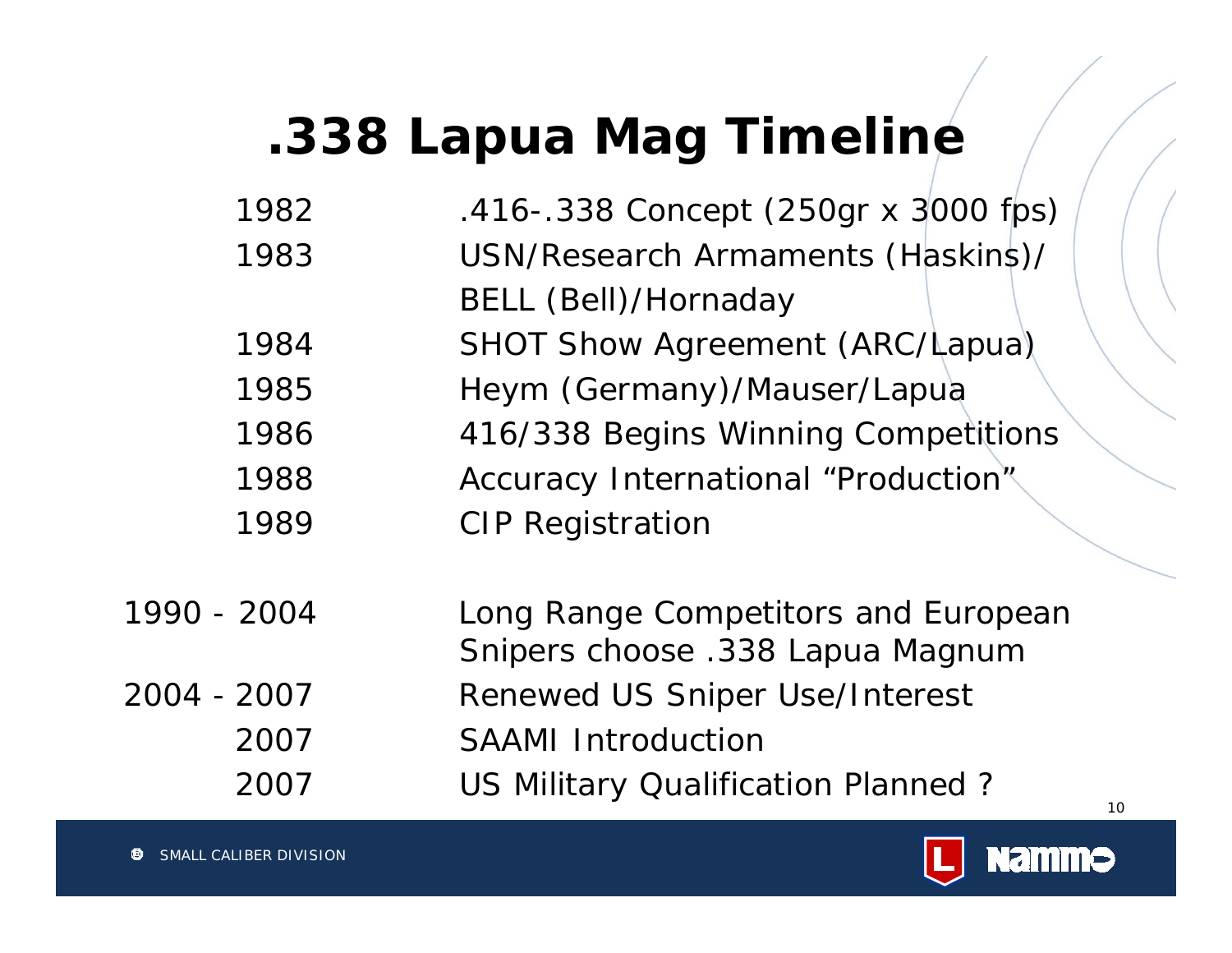### The Result: A Refined Example



- $\bullet$  8lb weapon
	- + Optics
	- + Ammo
- $\bullet$ 1500m Range
- •250gr projectile

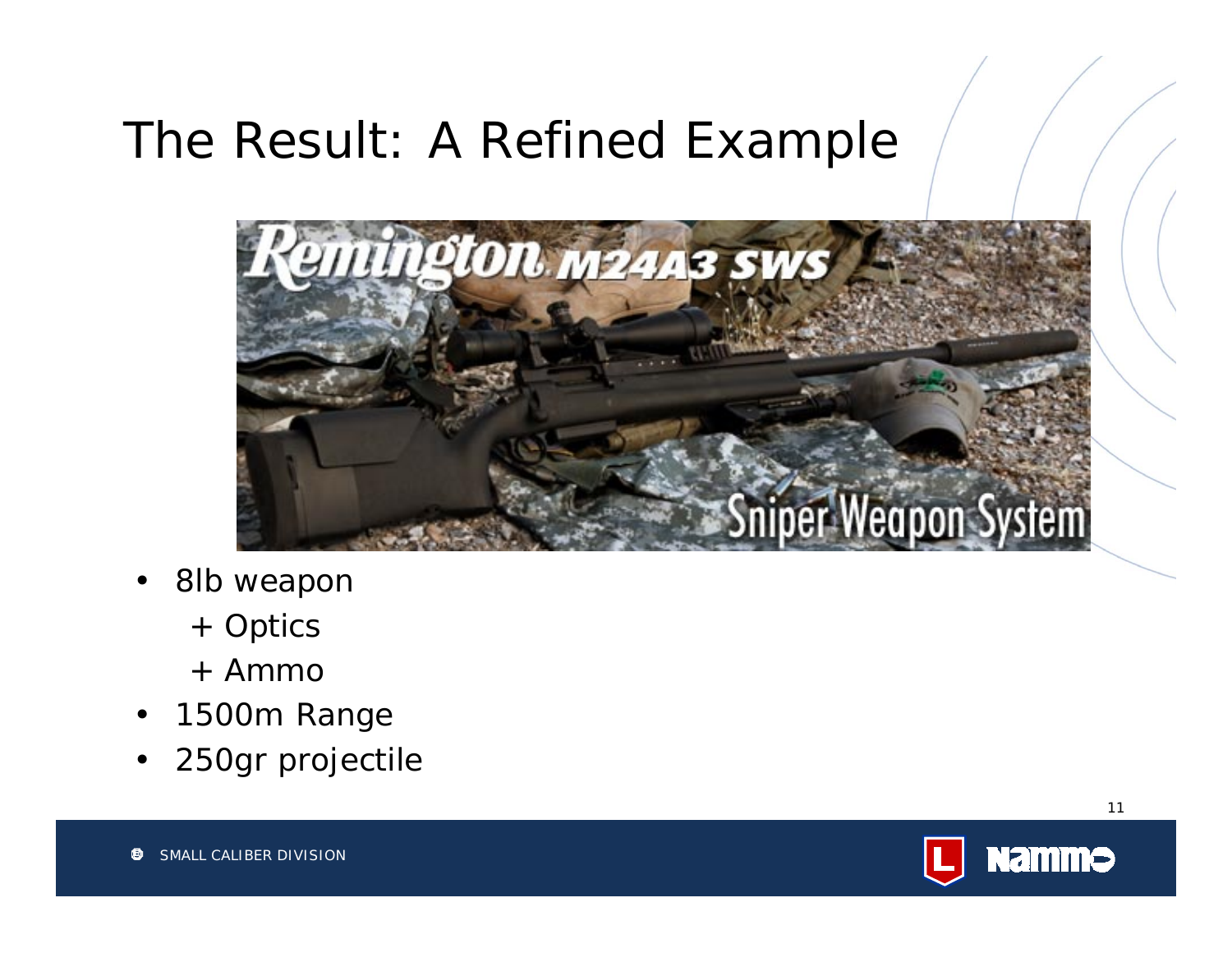## .338 Lapua Magnum Growing "Family"

Weapons:

Accuracy Int'l AWSM/AWP (UK) SAKO TRG -42 (Finland) Timberwolf PGW (Canada) Remington M24A3 SIG Blaser LRS2 (Switzerland) Many Others

Ammunition:

Lapua NormaRUAGBlack Hills Countries:AustraliaBelgium Britain\*CanadaFinland\*Germany Ireland**Netherlands Norway** Singapore SwitzerlandUnited States